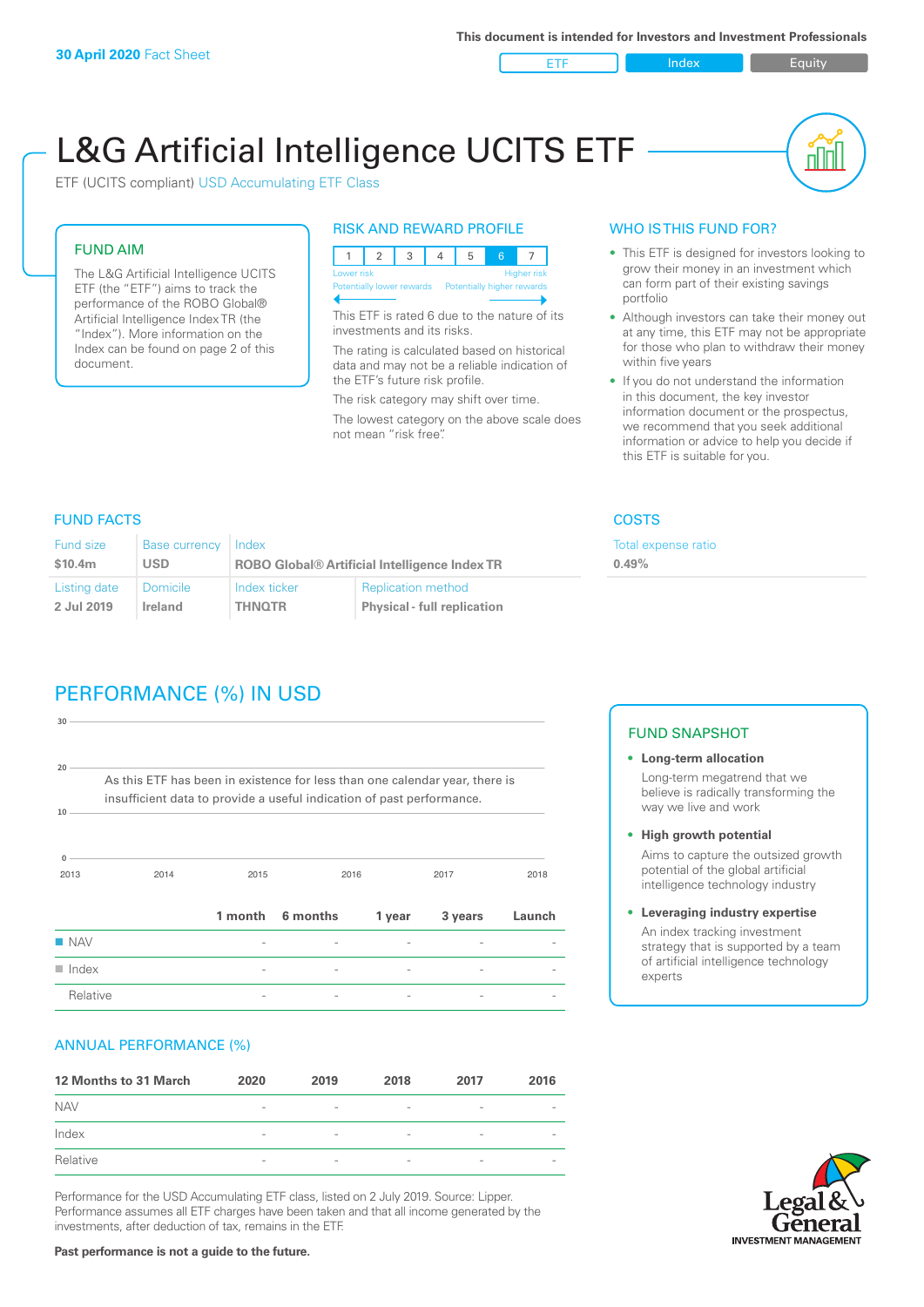# L&G Artificial Intelligence UCITS ETF

ETF (UCITS compliant) USD Accumulating ETF Class

### INDEX BREAKDOWN

The breakdowns below relate to the Index. The ETF's portfolio may deviate from the below. All data source LGIM unless otherwise stated. Totals may not sum to 100% due to rounding.



#### SECTOR (%)

| ■ Business Process        | 18.2 |
|---------------------------|------|
| ■ Semiconductor           | 13.1 |
| ■ Network & Security      | 11.8 |
| ■ Big Data/Analytics      | 11.7 |
| Ecommerce                 | 10.2 |
| Cloud Providers           | 9.5  |
| ■ Consumer                | 8.8  |
| ■ Cognitive Computing     | 6.4  |
| $\blacksquare$ Healthcare | 6.4  |
| $\blacksquare$ Other      | 4.1  |
|                           |      |



## $R = F \cup R$  3.0  $R = GRP$  2.7  $\blacksquare$  TWD 2.1  $n = HK$ D 1.7  $\blacksquare$  AUD  $1.6$  $\blacksquare$  JPY 1.0  $N = CNY$  0.3

■ Top 10 constituents 18.5% Rest of Index 81.5% No. of constituents in Index 73

#### TOP 10 CONSTITUENTS (%)

| iRobot                  | 2 <sub>1</sub> |
|-------------------------|----------------|
| Veeva Systems           | 2 <sub>1</sub> |
| Amazon                  | 2.1            |
| Illumina                | 1.9            |
| Microsoft               | 18             |
| Atlassian               | 17             |
| Arista Networks         | 17             |
| Nvidia                  | 17             |
| <b>Tencent Holdings</b> | 17             |
| Alphabet A              | 17             |
|                         |                |

#### INDEX DESCRIPTION

The Index aims to track the performance of a basket of companies that have a distinct portion of their business and revenue derived from the field of Artificial Intelligence, and the potential to grow within this space through innovation and/or market adoption of their products and/or services.

The index is comprised of companies which are publicly traded on various stock exchanges around the world that are exposed to the "Artificial Intelligence" theme as defined by ROBO Global®. ROBO Global® created and maintains a unique database of companies across the globe that have a portion of their business and revenue associated with Artificial Intelligence and enabling technologies. The ROBO Global® Industry Classification currently identifies 11 subsectors of the Artificial Intelligence theme that present a suitable level of product and technology maturity to carry high growth and returns potential.

A company is only eligible for inclusion in the Index if it is of a sufficient size (determined by reference to the total market value of its shares) and it is sufficiently "liquid" ( a measure of how actively its shares are traded on a daily basis). Within the Index, companies are weighted according a modified AI-factor weighting scheme. The Index is rebalanced quarterly in March, June, September and December.

#### INVESTMENT MANAGER

GO ETF Solutions LLP is the investment manager for each of the exchange traded funds (ETFs) issued by Legal & General UCITS ETF Plc and is responsible for the day-to-day investment management decisions for this ETF. The team is highly experienced with respect to all aspects relating to the management of an ETF portfolio, including collateral management, OTC swap trading, adherence to UCITS regulations and counterparty exposure and monitoring.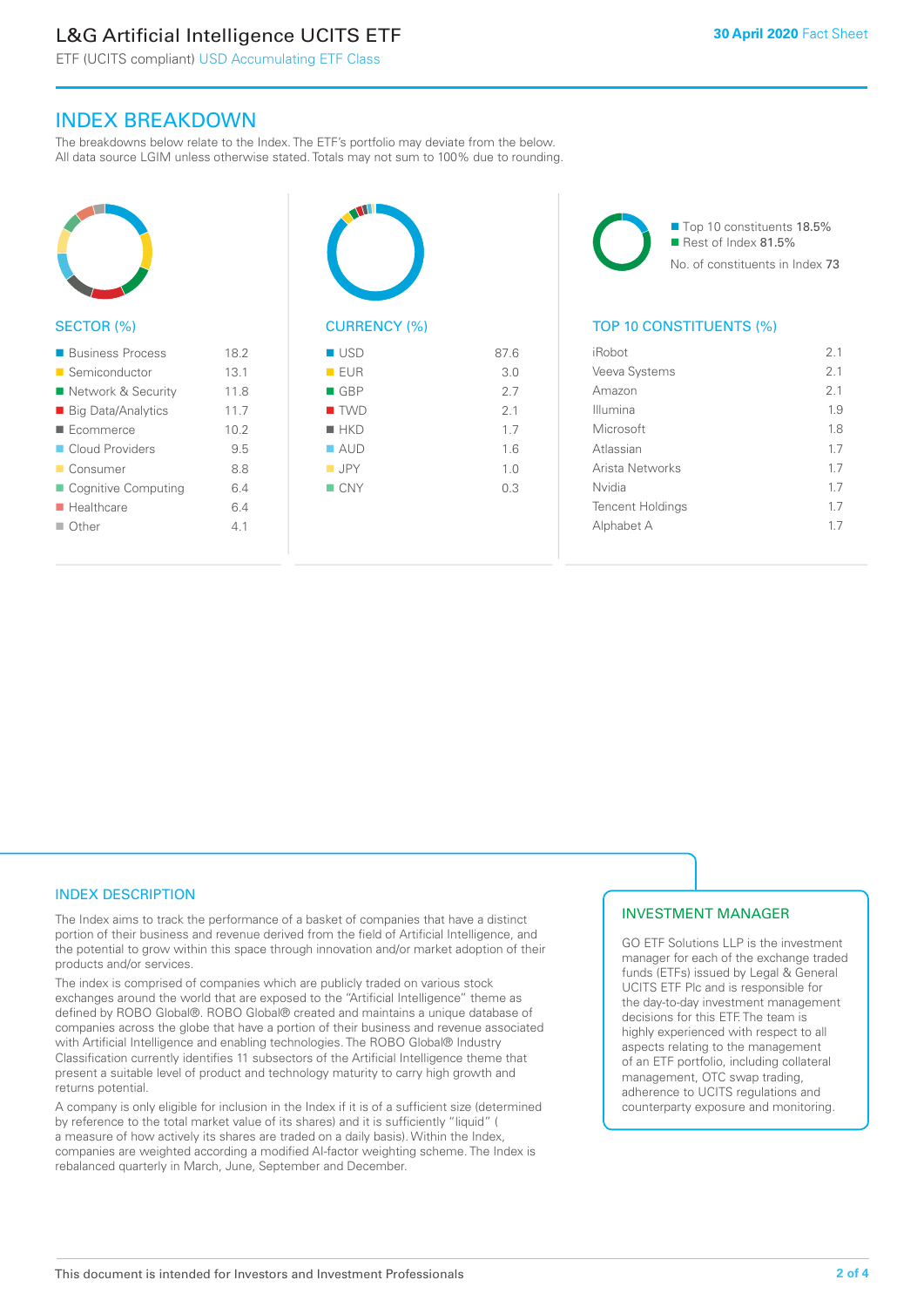# L&G Artificial Intelligence UCITS ETF

ETF (UCITS compliant) USD Accumulating ETF Class

#### KEY RISKS

- The value of an investment and any income taken from it is not guaranteed and can go down as well as up; you may not get back the amount you originally invested.
- Third party service providers (such as counterparties entering into financial derivative instruments with the ETF or the ETF's depositary) may go bankrupt and fail to pay money due to the ETF or return property belonging to the ETF.
- As the Index includes micro, small and medium-sized publicly traded companies, the ETF is subject to the risk that such companies may be more vulnerable to adverse business or economic events and greater and more unpredictable price changes than larger companies or the stock market as a whole.
- The ETF is subject to the risks associated with technology-focused companies and are particularly vulnerable to rapid developments in technology (which may leave their products out-of-date), government regulation and competition from domestic and foreign competitors who may have lower production costs. Such companies may also have difficulties establishing and maintaining patents, copyrights, trademarks and trade secrets relating to their products which could negatively affect their value.
- It may not always be possible to buy and sell ETF shares on a stock exchange or at prices closely reflecting the NAV.
- If the Index provider stops calculating the Index or if the ETF's license to track the Index is terminated, the ETF may have to be closed.

For more information, please refer to the key investor information document on our website Ø

#### TRADING INFORMATION

| <b>Exchange</b>           | <b>Currency ISIN</b> |                                   | <b>SEDOL</b> | Ticker | <b>Bloomberg</b> |
|---------------------------|----------------------|-----------------------------------|--------------|--------|------------------|
| London Stock Exchange USD |                      | IE00BK5BCD43 BKF34R8 AIAI         |              |        | AIAI I N         |
| London Stock Exchange GBX |                      | IE00BK5BCD43 BKF39F1 AIAG         |              |        | AIAG I N         |
| Borsa Italiana            | <b>FUR</b>           | IE00BK5BCD43 BKF34O7 AIAI         |              |        | AIAI IM          |
| Deutsche Börse            | <b>FUR</b>           | IFOORK5BCD43 RKE34L2 XMLD XMLD GY |              |        |                  |

The currency shown is the trading currency of the listing.



#### SPOTLIGHT ON LEGAL & GENERAL INVESTMENT MANAGEMENT

We are one of Europe's largest asset managers and a major global investor, with assets under management of £1,196.2 billion (as at 31 December 2019). We work with a wide range of global clients, including pension schemes, sovereign wealth funds, fund distributors and retail investors.

Source: LGIM internal data as at 31 December 2019. The AUM disclosed aggregates the assets managed by LGIM in the UK, LGIMA in the US and LGIM Asia in Hong Kong. The AUM includes the value of securities and derivatives positions.

#### COUNTRY REGISTRATION



#### AVAILABILITY

| ISA eligible                    | Yes |
|---------------------------------|-----|
| SIPP eligible                   | Yes |
| <b>UK Fund Reporting Status</b> | Yes |

#### TO FIND OUT MORE



Call **0345 070 8684**



Lines are open Monday to Friday 8.30am to 6.00pm. We may record and monitor calls. Call charges will vary.